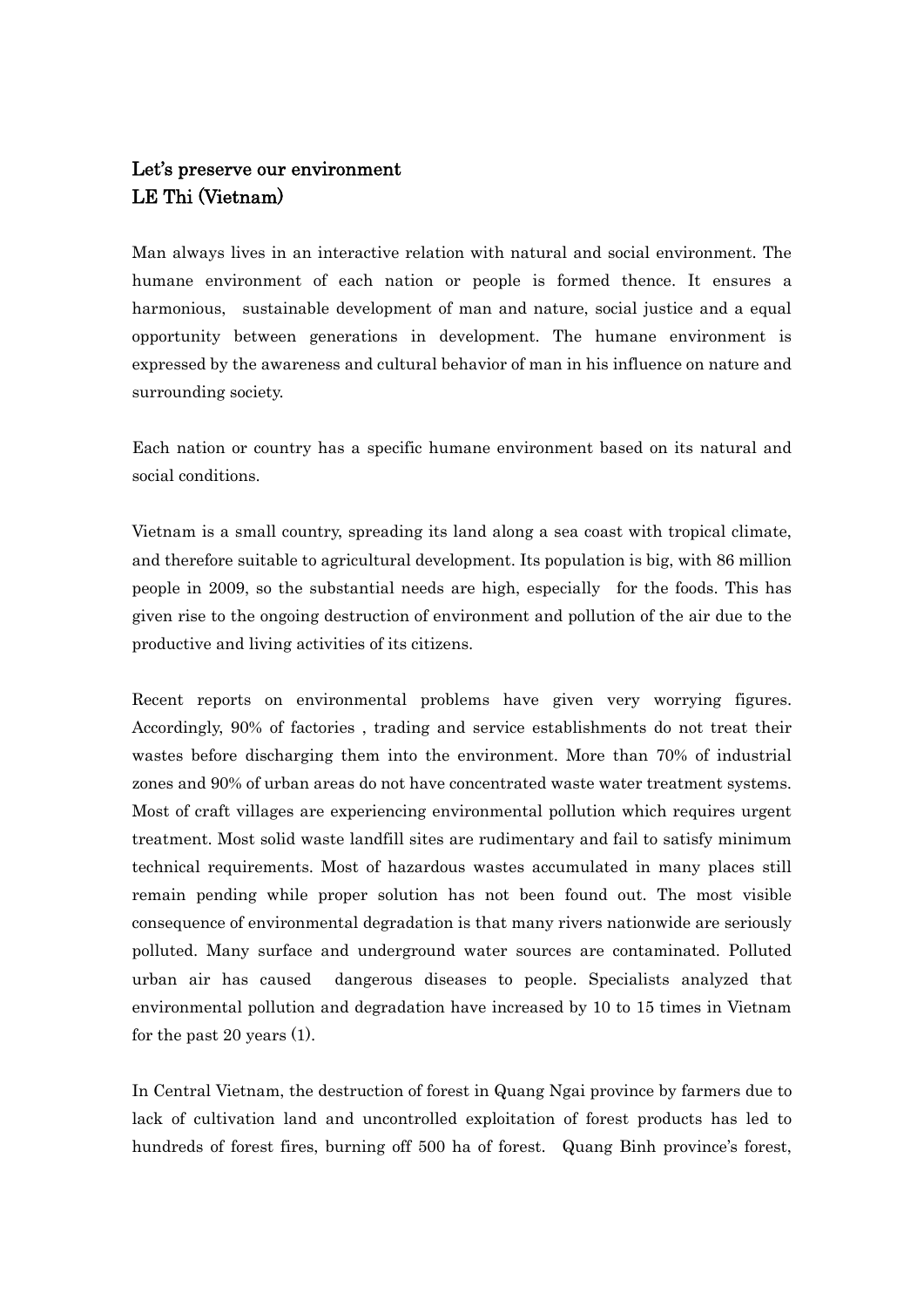with initial coverage of 60%, is now dying due to exhaustive exploitation by illegal forest exploiters (2). The ecology of Southern Vietnam is under the threat of destruction when farmers of Long An province, Dong Thap province, and Tien Giang province slash forest for land to cultivate rice. Currently, the forest coverage of Cuu Long River Delta is only 10%, compared to the required coverage 30% (3). Loss of forest causes serious damage to the environment, and when fresh water cannot be conserved, salty water will infiltrate. Deterring pollution and degradation of environment is an urgent task that requires the high awareness of citizens, a complete system of laws on environment protection and including pollution and punishment for polluting acts.

It is necessary to enhance people's knowledge and concerns, especially those of women, for the conservation and protection of the environment. As Vietnam's women constitute an important productive force, especially in agriculture and forestry, they need to know how to use natural resources in a proper way. As they are also consumers, they need to have consumption habits that are suitable to and respect the environment. For the sake of their children's futures, they need to educate their offspring about environmental sustainability.

(1) Dai Doan Ket newspaper of 18/5/2009. A seminar of the Ministry of Natural Resources and Environment on 15/5/2009 in Hanoi.

(2) Phu Nu Viet Nam Newspaper, Tien Phong Newspaper, 11/2005

(3) Lao Dong Newspaper, 10/2005.